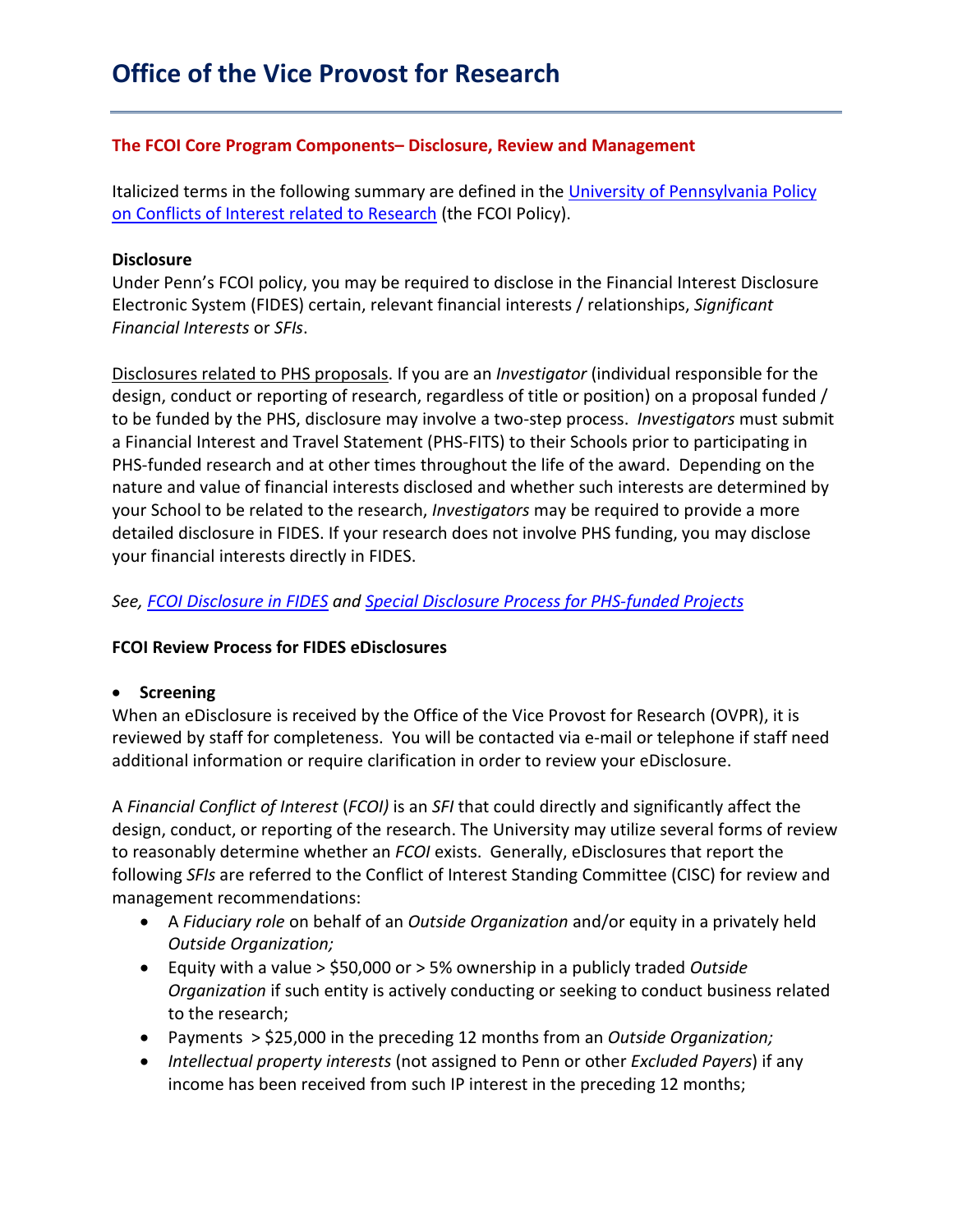• Any *interest in Intellectual Property* that is the subject of a copyright, issued patent, or a patent application (regardless of its licensure or option status and whether or not assigned to Penn) if it is being tested, evaluated, or developed in, or if its commercial value could be affected by, a *Clinical Trial.*

In addition, other types of *SFIs* or instances where an *Investigator* has more than one type of *SFI*  related to the research may be referred to the CISC for review.

# • **CISC** - **Review and Recommendation**

The CISC, which consists of members of the standing faculty and non-voting *ex officio* members, advises the Vice Provost for Research as to whether disclosed *SFIs* are related to the research and constitute *FCOIs* which must be managed, reduced or eliminated. At each meeting, a CISC member presents a summary of information reported in the eDisclosure, relevant information about the research, and any supplemental information. The recommendations of the CISC require approval by a majority of the voting members present during the meeting.

# • **Standard Management Options**

Whether or not submitted for CISC review, an *SFI* may be found to constitute an *FCOI* requiring management (including elimination of the *SFI*, where appropriate) as a condition to the *Investigator's* participation in the research. The CISC has discretion to recommend a variety of management requirements, depending on the type and amount of the *SFI*, the nature of the research, the role of the *Investigato*r, and other factors. These options include:

- Limitations on an *Investigator's* financial interests
- Required disclosures in all publications and presentations, to study participants in the informed consent for the study, and to all the investigators, research personnel, students, trainees and others working on this research
- Compliance with additional Penn and School policies, including disclosure, review and approval of consulting or other personal service agreements and assurance that any scope of work for such agreements remains in all respects separate from and subordinate to the *Investigator's* responsibilities as a Penn faculty member and employee
- Specific restrictions or conditions on the *Investigator's* role in the research (e.g., appointment of a co-PI; limitation on involvement in subject selection, recruitment, data analysis); changes in the study design (e.g., blinding)
- Continuing reporting obligations
- **•** Other requirements

## • **Final Determination**

The Vice Provost for Research makes the final determination regarding whether disclosed *SFIs* constitute *FCOIs* which must be managed, reduced or eliminated, and if management is recommended, determines the required elements of the management plan. The determination will be communicated in writing to the *Investigator* and other University personnel as appropriate. The *Investigator* will have the opportunity to review the management plan and